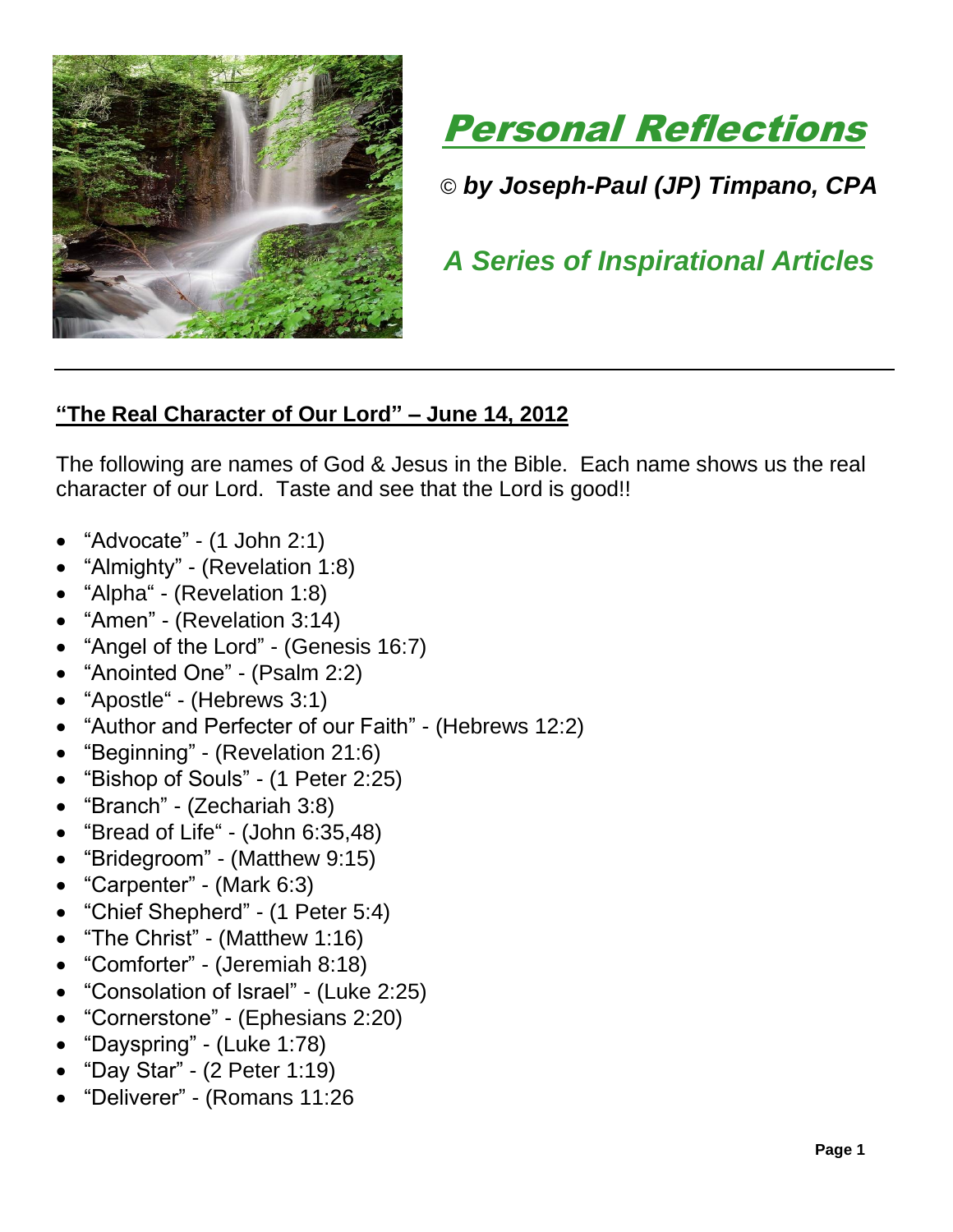- "Desire of Nations" (Haggai 2:7)
- "Emmanuel" (Matthew 1:23)
- "End" (Revelation 21:6)
- "Everlasting Father" (Isaiah 9:6)
- "Faithful and True Witness" (Revelation 3:14)
- "First Fruits" (1 Corinthians 15:23)
- "Foundation" (Isaiah 28:16)
- "Fountain" (Zechariah 13:1)
- "Friend of Sinners" (Matthew 11:19)
- "Gate for the Sheep" (John 10:7)
- "Gift of God" (2 Corinthians 9:15)
- "God" (John 1:1)
- "Glory of God" (Isaiah 60:1)
- "Good Shepherd" (John 10:11)
- "Governor" (Matthew 2:6)
- "Great Shepherd" (Hebrews 13:20)
- "Guide" (Psalm 48:14)
- "Head of the Church" (Colossians 1:18)
- "High Priest" (Hebrews 3:1)
- "Holy One of Israel" (Isaiah 41:14)
- "Horn of Salvation" (Luke 1:69)
- "I Am" (Exodus 3:14)
- "Jehovah" (Psalm 83:18)
- "Jesus" (Matthew 1:21)
- "King of Israel" (Matthew 27:42)
- "King of Kings" (1 Timothy 6:15; Revelation 19:16)
- ["Lamb of God"](http://christianity.about.com/od/symbolspictures/ig/Christian-Symbols-Glossary/Christian-Lamb-of-God.htm) - (John 1:29)
- ["Last Adam"](http://christianity.about.com/od/oldtestamentpeople/p/adamprofile.htm) - (1 Corinthians 15:45)
- "Life" (John 11:25)
- ["Light of the World"](http://christianity.about.com/od/symbolspictures/ig/Christian-Symbols-Glossary/Light-of-the-World.htm) - (John 8:12; John 9:5)
- "Lion of the Tribe of Judah" (Revelation 5:5)
- "Lord of Lords" (1 Timothy 6:15; Revelation 19:16)
- "Master" (Matthew 23:8)
- "Mediator" (1 Timothy 2:5)
- "Messiah" (John 1:41)
- "Mighty God" (Isaiah 9:6)
- ["Morning Star"](http://christianity.about.com/od/symbolspictures/ig/Christian-Symbols-Glossary/Christian-Stars.htm) - (Revelation 22:16)
- "Nazarene" (Matthew 2:23)
- ["Omega"](http://christianity.about.com/od/symbolspictures/ig/Christian-Symbols-Glossary/Alpha-and-Omega.htm) (Revelation 1:8)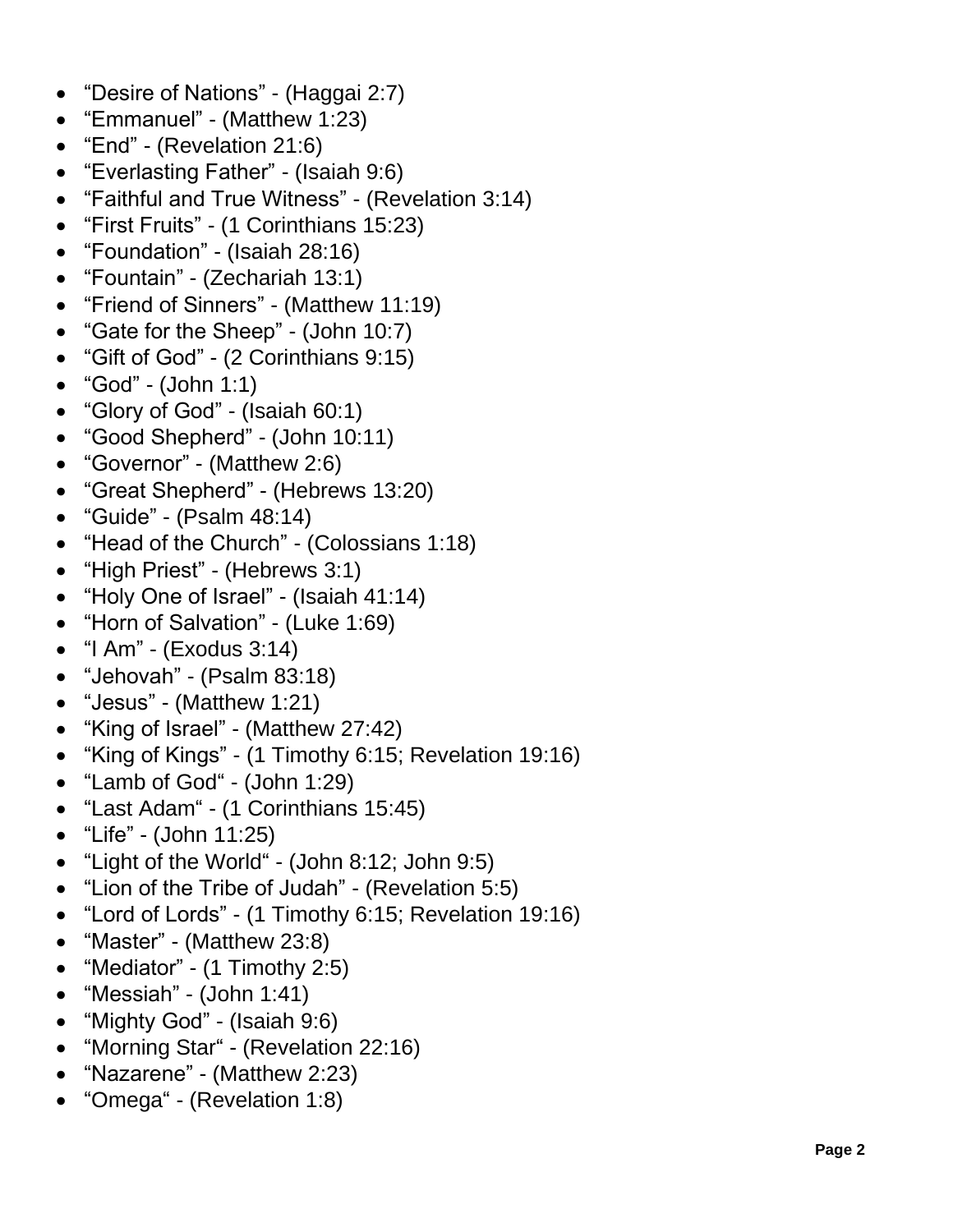- $\bullet$ ["Passover Lamb"](http://christianity.about.com/od/symbolspictures/ig/Christian-Symbols-Glossary/Christian-Lamb-of-God.htm) - (1 Corinthians 5:7)
- "Physician" (Matthew 9:12)
- "Potentate" (1 Timothy 6:15)
- "Priest" (Hebrews 4:15)
- "Prince of Peace" (Isaiah 9:6)
- "Prophet" (Acts 3:22)
- "Propitiation" (I John 2:2)
- "Purifier" (Malachi 3:3)
- "Rabbi" (John 1:49)
- "Ransom" (1 Timothy 2:6)
- "Redeemer" (Isaiah 41:14)
- "Refiner" (Malachi 3:2)
- "Refuge" (Isaiah 25:4)
- ["Resurrection"](http://christianity.about.com/od/biblestorysummaries/p/theresurrection.htm) - (John 11:25)
- "Righteousness" (Jeremiah 23:6)
- "Rock" (Deuteronomy 32:4)
- "Root of David" (Revelation 22:16)
- ["Rose of Sharon"](http://christianity.about.com/od/biblestudyresources/a/roseofsharon.htm) - (Song of Solomon 2:1)
- "Ruler of God's Creation" (Revelation 3:14)
- "Sacrifice" (Ephesians 5:2)
- "Savior" (2 Samuel 22:47; Luke 1:47)
- "Second Adam" (1 Corinthians 15:47)
- "Seed of [Abraham"](http://christianity.about.com/od/oldtestamentpeople/p/abraham.htm) - (Galatians 3:16)
- "Seed of David" (2 Timothy 2:8)
- "Seed of the Woman" (Genesis 3:15)
- "Servant" (Isaiah 42:1)
- "Shepherd" (1 Peter 2:25)
- "Shiloh" (Genesis 49:10)
- "Son of David" (Matthew 15:22)
- "Son of God" (Luke 1:35)
- "Son of Man" (Matthew 18:11)
- "Son of Mary" (Mark 6:3)
- "Son of the Most High" (Luke 1:32)
- "Stone" (Isaiah 28:16)
- "Sun of Righteousness" (Malachi 4:2)
- "Teacher" (Matthew 26:18)
- "Truth" (John 14:6)
- "Way" (John 14:6)
- "Wonderful Counselor" (Isaiah 9:6)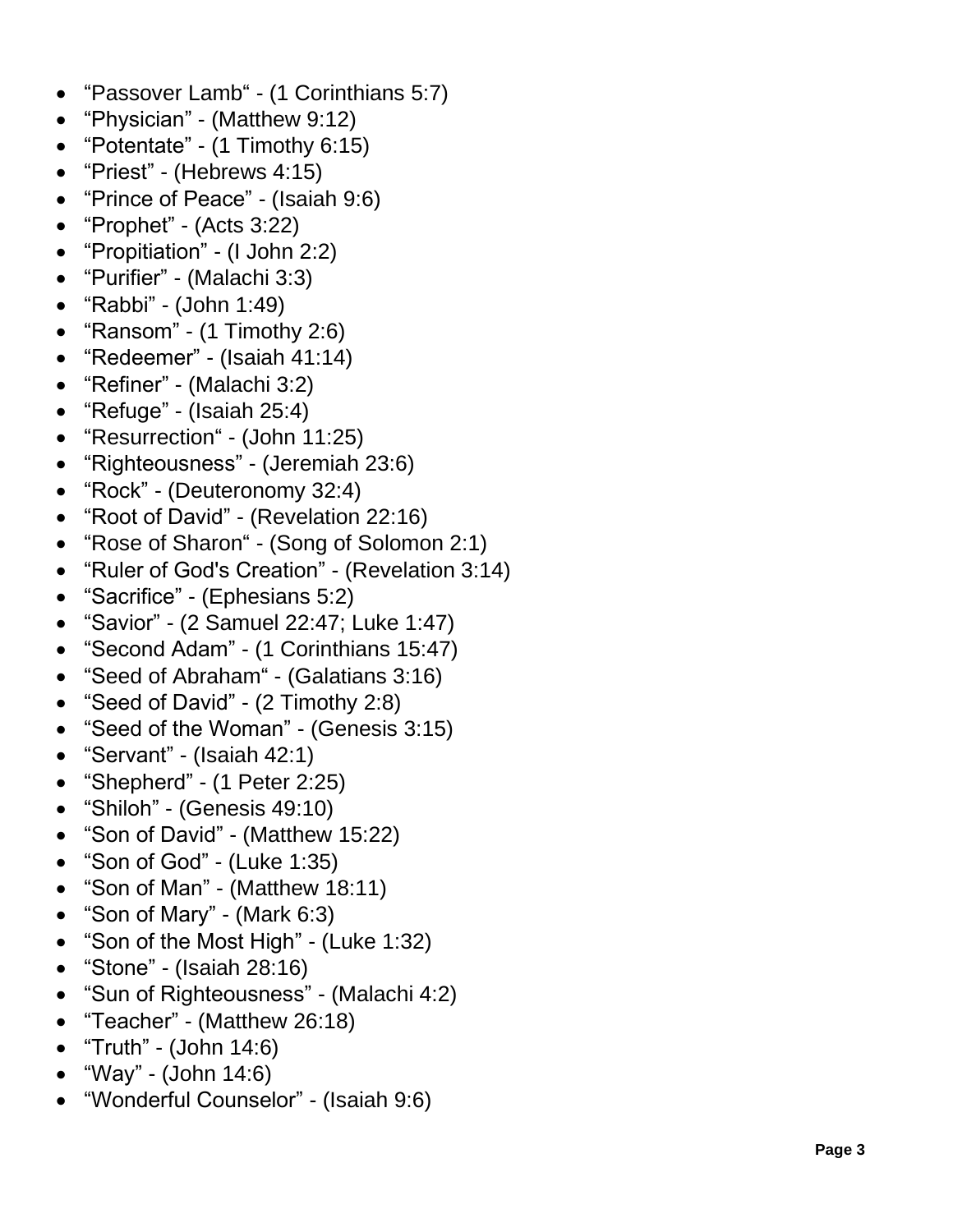- "Word" (John 1:1)
- "Vine" (John 15:1)

## **Dreams and Spiritual Warfare – June 1, 2012**

## • The Lesson

When you are called of God, the devil begins to get busy to try to pull you away from walking in the Sprit. He will try to use any tactic at his disposal including speaking through dreams, to get you to think that you are going crazy. He wants you to believe that what you are living for will not work-out, and that you will not realize the destiny that God has in store for you. Remember, the devil is a liar!

The devil will try his best to make you afraid. He will attack you with all that he has. He will try to disguise himself as an angel of light. Remember, call on the Father and he will provide your needs! He will show you the way of truth and will provide you with wisdom and understanding as you walk your journey in this life.

## • The Dream

It all started when I fell asleep and I began to dream. In my dream I was talking to of each my brothers individually and at different times. I first saw Michael, my oldest brother, and he was a great comfort to me. I don't remember exactly what he said to me, but I knew it was all good. I was impressed that Michael understood all about me, what was going on with me at the time and God's influence in my life.

Then I began talking to Peter, my younger brother, and he commented that God was with me all the time. I again was surprised that he understood me as well. I was shocked that he had a knowledge of God's involvement in my life.

The next thing I knew I was walking down to Journal Square in Jersey City, New Jersey. As I was getting closer to Journal Square I walked pass a window of a house where a woman was looking outside at me. At first I hesitated to look at the window because I believed that if I looked at the reflection it would look bad, however as I looked at the reflection of the window I began to understand that it was all good.

I went upstairs in the house and proceeded into a bedroom that was painted sky blue. There was an old wood window on one side of the room with a metal storm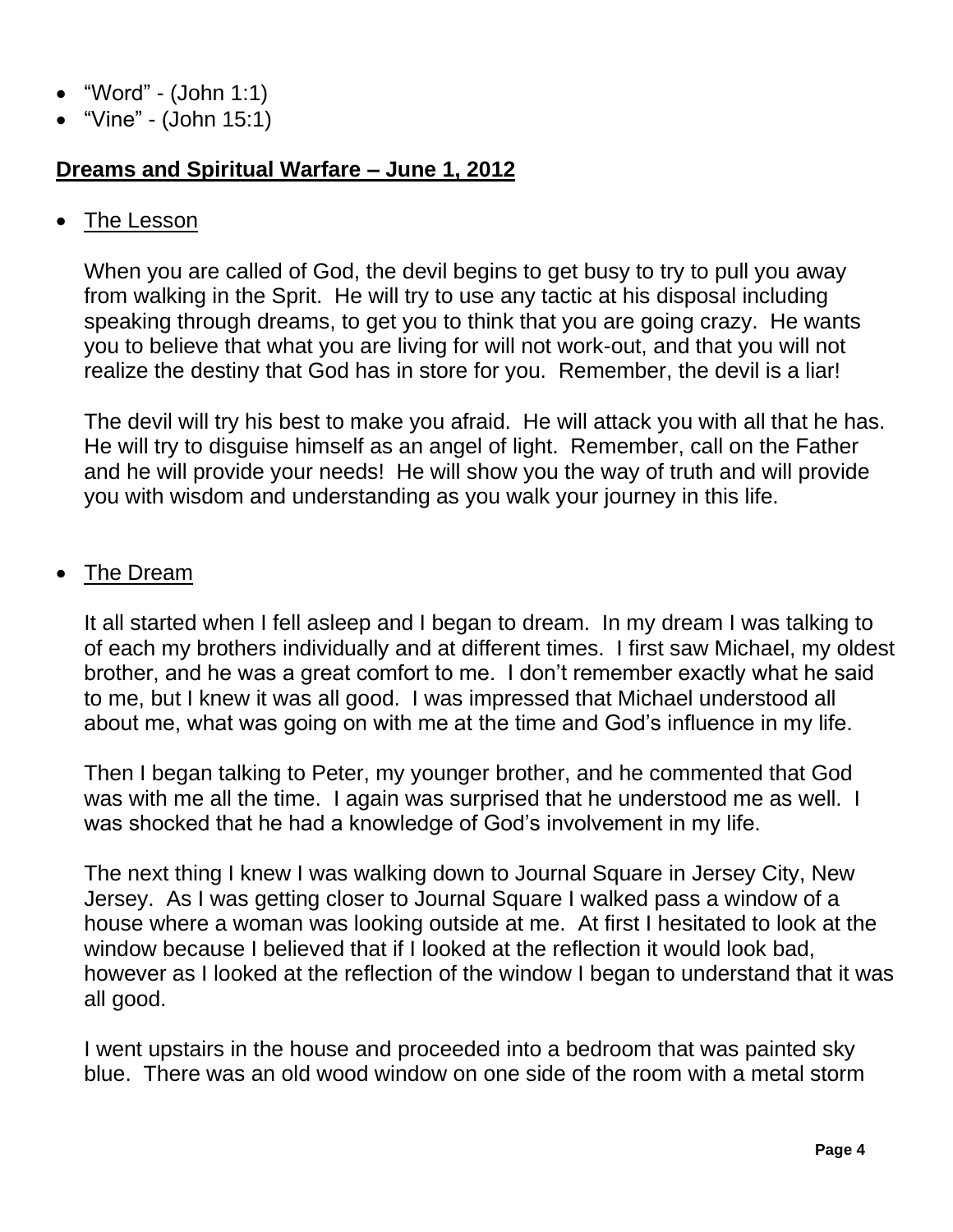window and screen and another window of the same type on the other side of the room.

I noticed that there was a white ceiling fan in the room, and that it was turned on in the slow position. I thought it was strange that the fan was already turned on, but felt perhaps I was up in the room before and forgot to shut it off.

The old wood window on the right was wide open, with no screen pull down. Seeing this, I proceeded to shut the wooden window and was startled when a cat jumped up, right outside the window. It looked as if a cat was there all the time on a tar roof that extended out below the window, and woke up upon hearing when I closed the window.

Looking out the window I became more frightened because the cat that jumped up looked just like my parents' cat Topsy, a light brown Siamese. I panicked, "Gee, there's a cat out there, and she looks just like Topsy. How did she get out? Oh my God, she did get out!"

I then looked back within the room, to the left side, and saw many other Siamese cats on the floor, all with Topsy's same light brown color but with different colored collars. I became more frightened. "Oh my God! What are you all doing here? What's going on?"

The cats now were startled and began to move. Then I saw how they got into the room. There was a radiator below the window, again painted sky blue. I saw the cats were going in and out of the room where the radiator pipe came out of the house wall. I couldn't understand how this was all taking place and knelt down near the radiator to get a better look. Now I could see that the hole in the wall where the radiator pipe entered the room was much larger in diameter than the pipe itself. As a result the cats were going in and out of the room around the pipe with great ease. Cats were disappearing, into the wall and then coming back into the room and reappearing.

I gasped, "What am I going to do? How am I going to get rid of these cats? Do I have something to hit them? Which cat was really Topsy?" Then I thought, let me call my father to help me with this since he could identify which cat really was Topsy. I looked around the room and tried to locate a blue phone to call my father.

As I searched to call my father, one of the cats began to seriously bite my shoe. I thought that was strange since previously the cats would run away, now one was attacking me. He was biting me and his teeth were very sharp. Thankfully I was